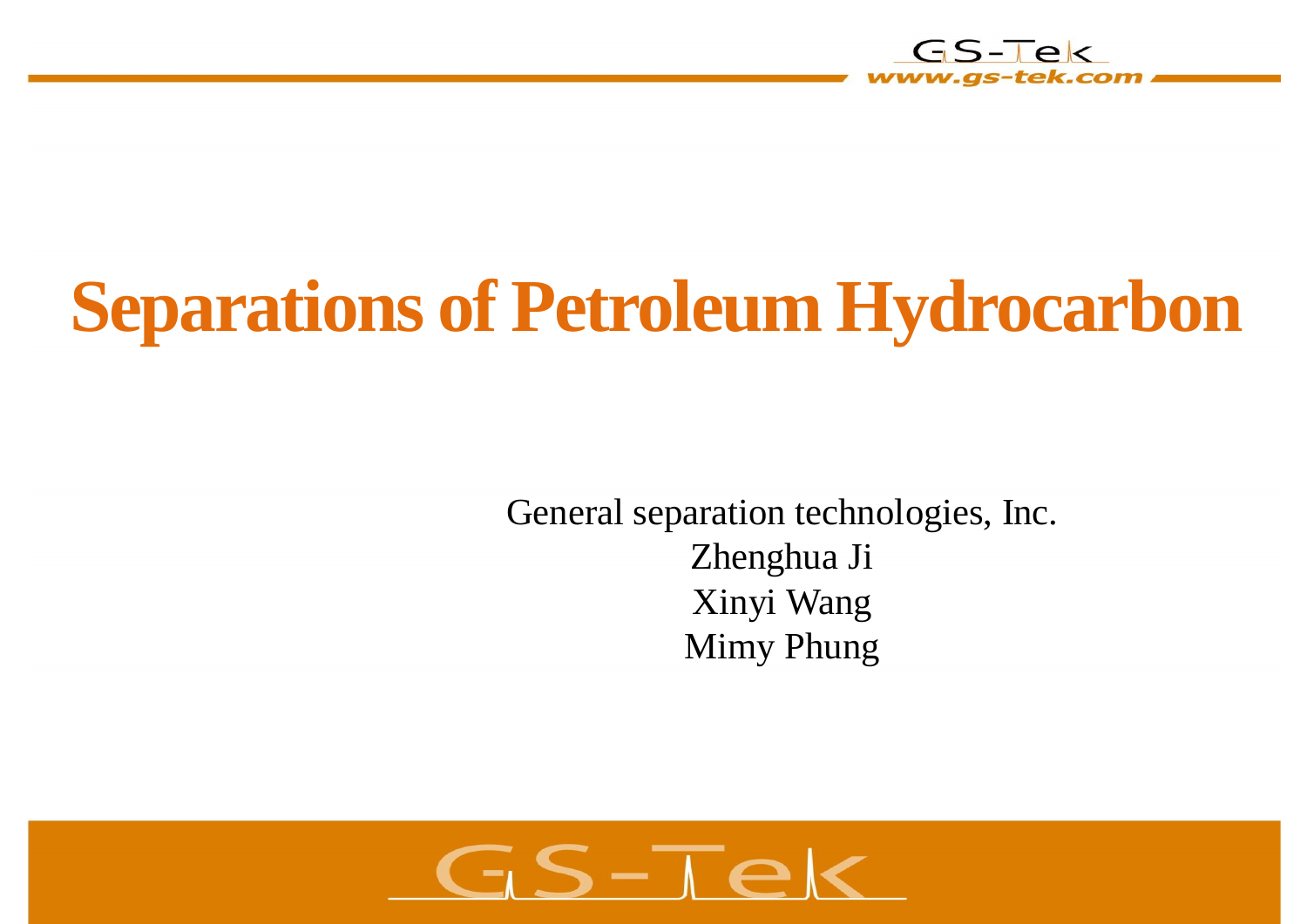### **Background**

- Spills and releases of petroleum fuels have become the leading source of environmental contamination in Massachusetts. Volatile Petroleum Hydrocarbons (VPHs), which are widely present in contaminated soil and water now, pose a serious threat to the people's health.
- The blending of fuel oxygenate compounds into motor gasoline has increased dramatically in recent 20 years due to necessity of combustion improvement. Unfortunately, because of leaking underground storage tanks or spills, there have been increasing detections of oxygenates in ground water and reservoirs, which is harmful to human being.
- Separating and analyzing VPHs/oxygenates could be achieved with gas chromatography (GC). Non-polar columns such as 1-MS column are widely used. However, the separation of a few pairs of VPHs has a low resolution which can actually be improved with highly efficient columns providing adequate retentions, as demonstrated by GS-Tek's results presented in the following.

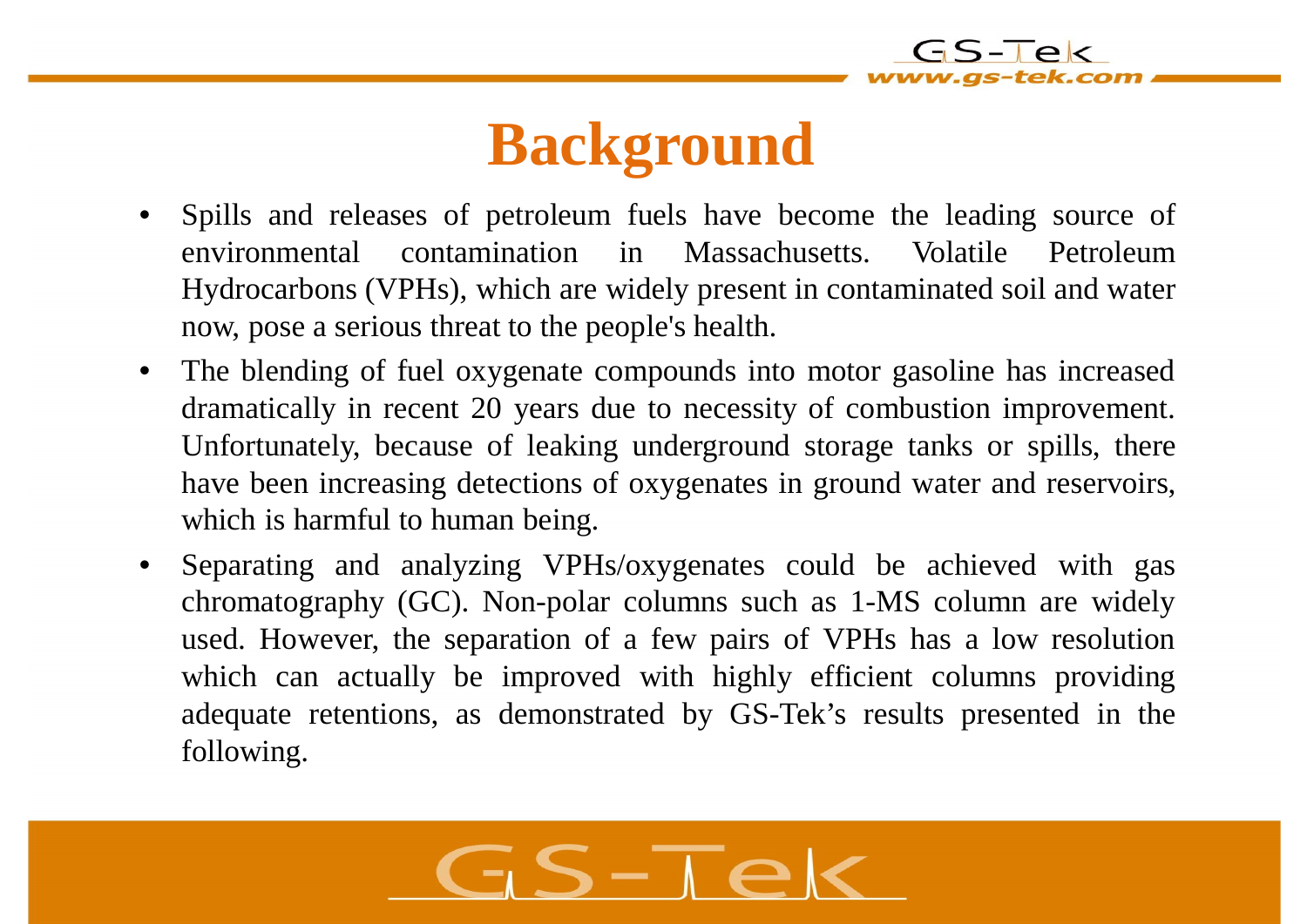

# **Instrumentation Conditions**

- GC: Agilent 7890 w/ FID
- Column: GsBP-VPH, 100m x 0.25mm x 0.5um
- Cat no: 9006-Pona
- Oven:  $50^{\circ}C(1\text{min})$  5 °C /min to  $150^{\circ}C(1\text{min})$  15 °C /min to  $260^{\circ}C(5\text{min})$
- Carrier: Hydrogen, column flow 1.3ml/min
- Inlet: Split,  $275 \text{ °C}$ , split flow 60ml/min
- Detector:  $FID$  325 °C

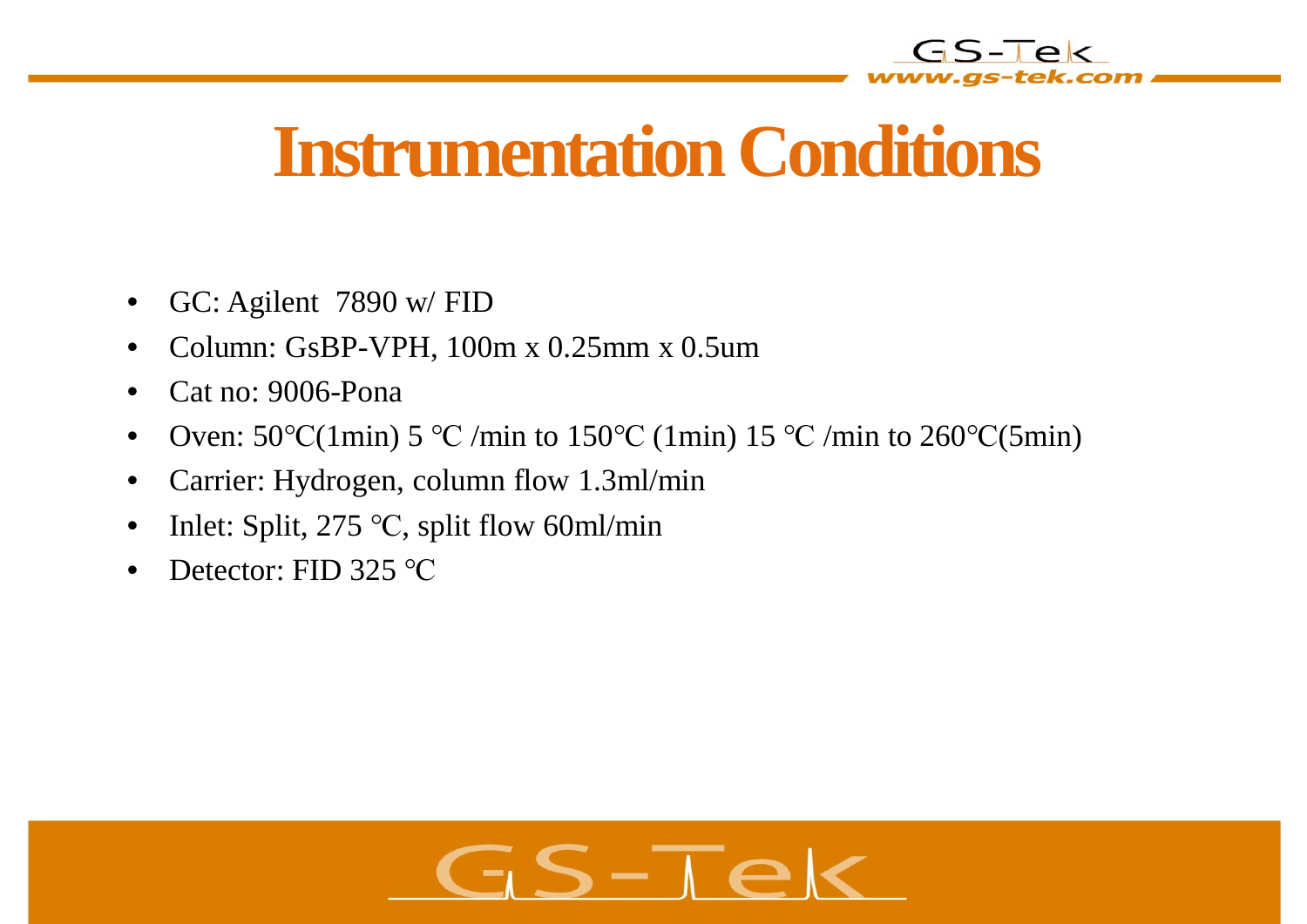

#### **14 VPH Separations on a 9006-Pona Column**



*Sample: 1ul 14 components MA VPH Standard With Surrogate*

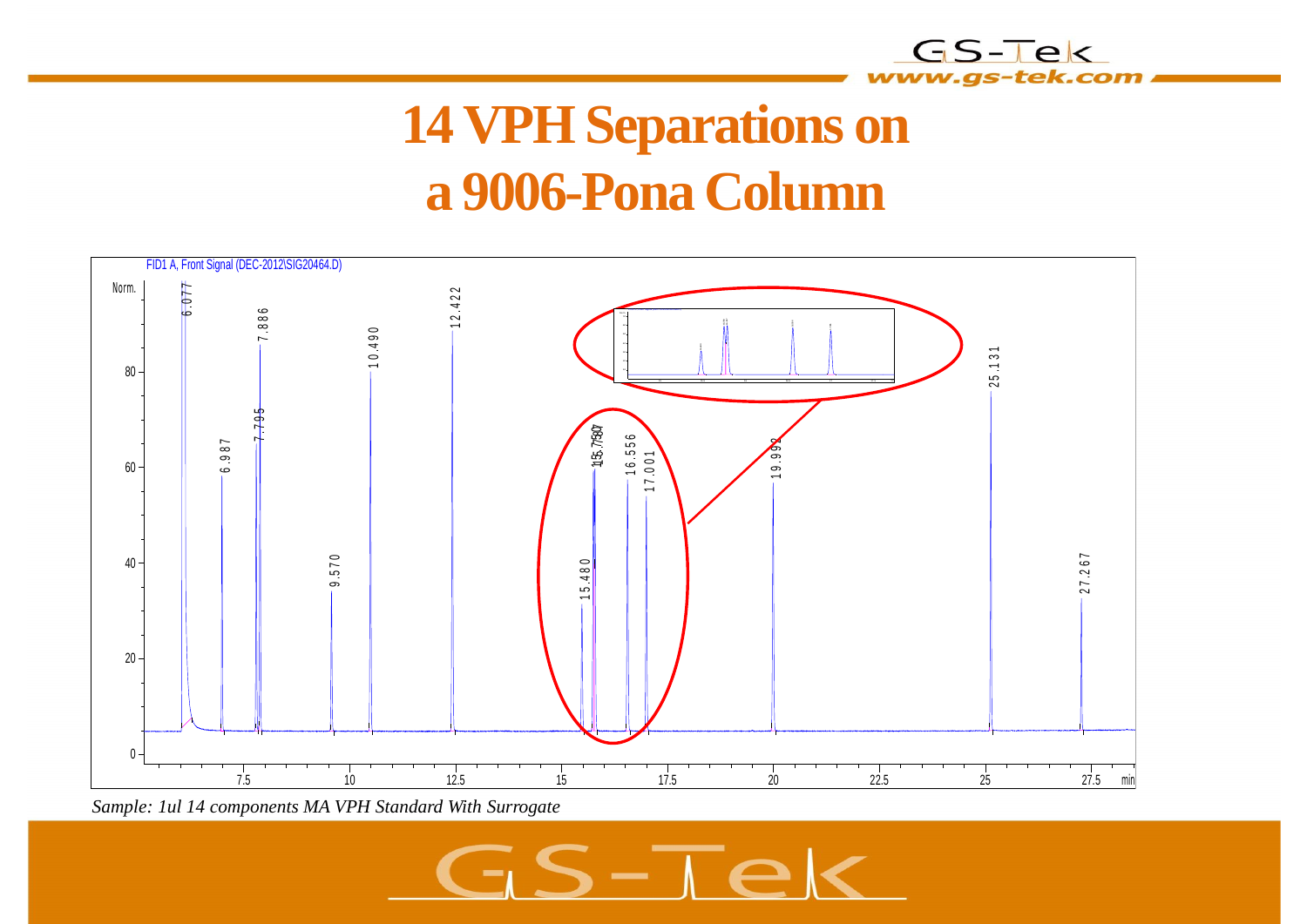

| Peak #         | Component              | <b>MeasRetTime</b> | Resolution |
|----------------|------------------------|--------------------|------------|
| 1              | Methanol               | 6.077              |            |
| $\overline{2}$ | Pentane                | 6.987              |            |
| 3              | <b>MTBE</b>            | 7.795              |            |
| $\overline{4}$ | 2-Methyl pentane       | 7.886              | 4.09       |
| 5              | <b>Benzene</b>         | 9.570              |            |
| 6              | Issoctane              | 10.490             |            |
| 7              | Toluene                | 12.422             |            |
| 8              | Ethylbenzene           | 15.480             |            |
| 9              | m-Xylene               | 15.750             |            |
| 10             | p-Xylene               | 15.787             | 1.31       |
| 11             | o-Xylene               | 16.556             |            |
| 12             | Nonane                 | 17.001             |            |
| 13             | 2,5-Dibromotoluene     | 19.992             |            |
| 14             | 1,2,4-Trimethylbenzene | 25.131             |            |
| 15             | Naphthalene            | 27.267             |            |

GS-Tek www.gs-tek.com

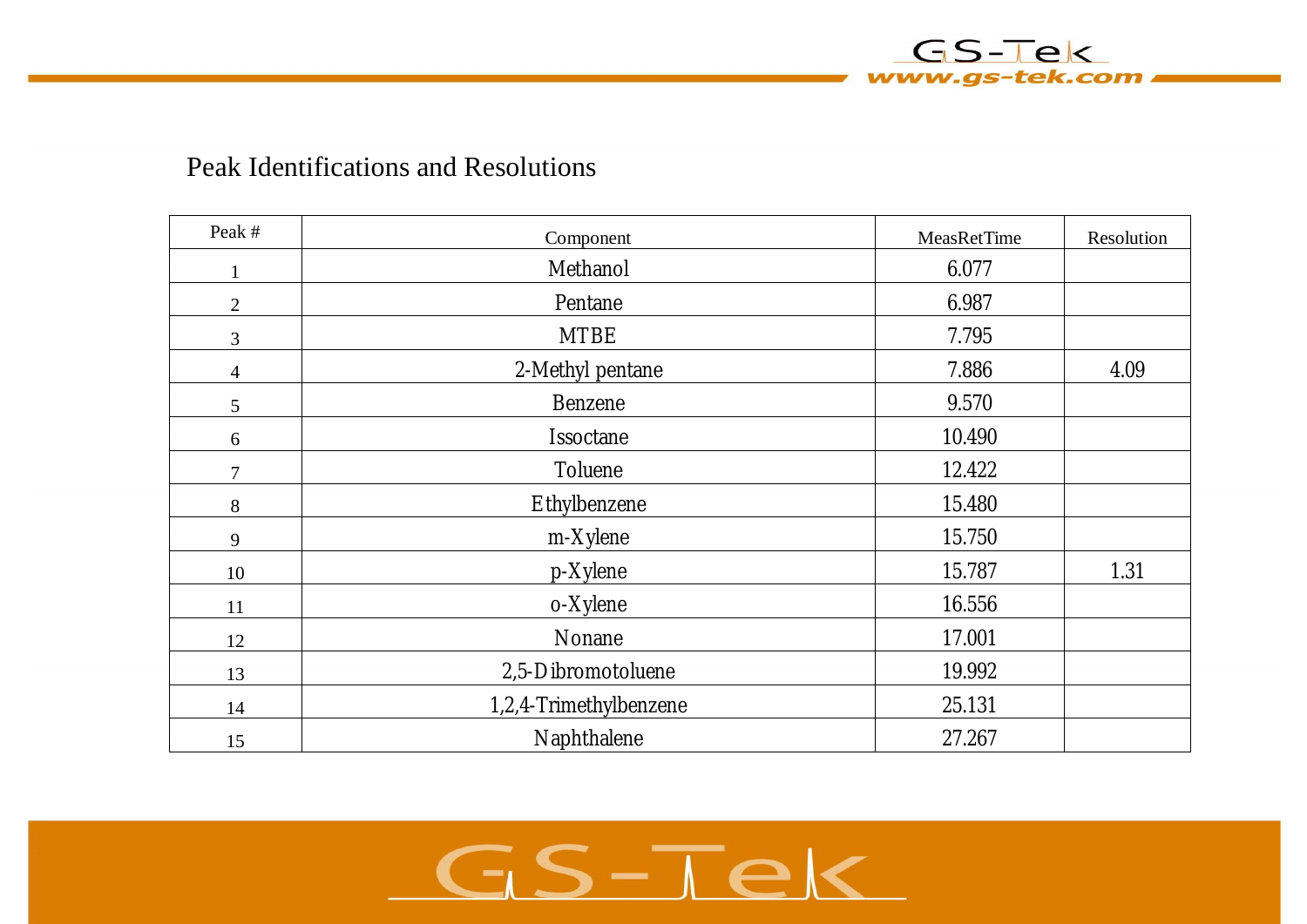#### **5 Oxygenates Separations on a 9006-Pona Column**

*Sample: 1ul 5 components California oxygenates standard*



 $S-\overline{\Lambda}e$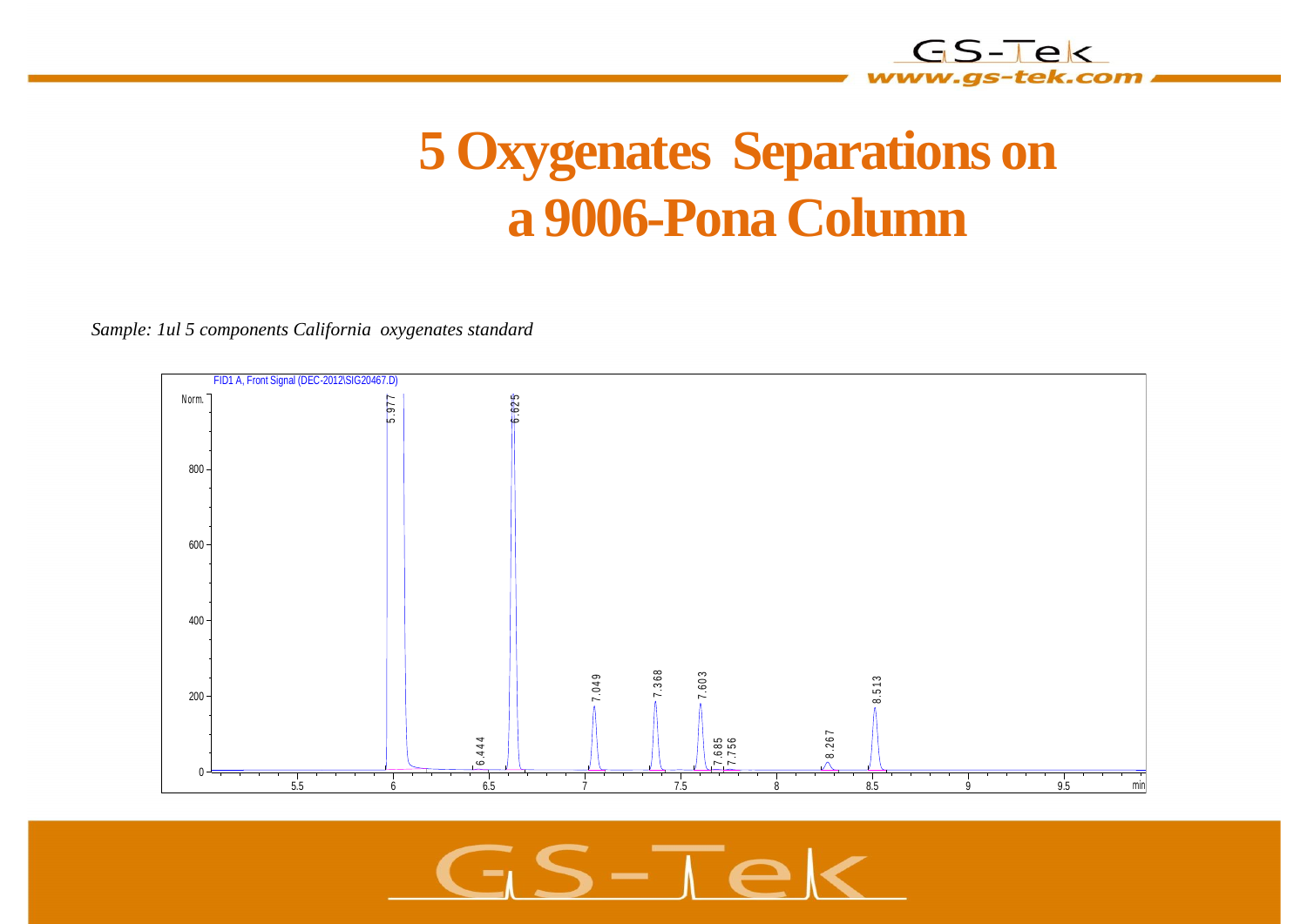

#### Peak Identifications and Resolutions

| Peak # | Component                         | MeasRetTime | Resolution |
|--------|-----------------------------------|-------------|------------|
|        | Methanol                          | 5.977       |            |
|        | Tert-butyl alcohol                | 6.444       |            |
|        | Methyl tert-butyl ether(MTBE)     | 7.049       |            |
| 4      | Ethyl tert-butyl ether (ETBE)     | 7.368       |            |
|        | Tertiary amyl methyl ether (TAME) | 7.603       |            |
| 6      | Benzene                           | 8.267       |            |
|        | Diisopropyl ether                 | 8.513       |            |